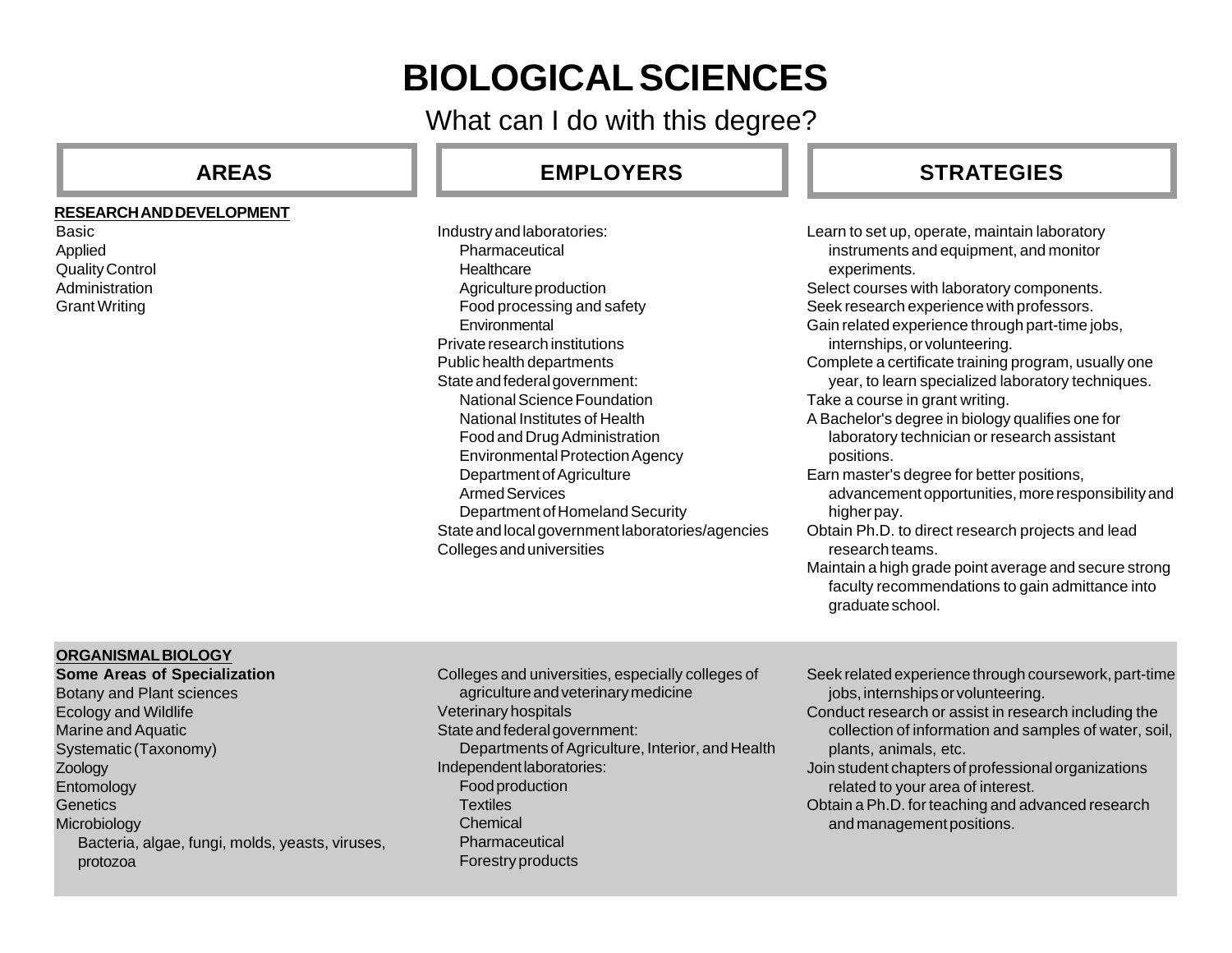#### **ORGANISMAL BIOLOGY CONTINUED**

## **AREAS EMPLOYERS STRATEGIES**

Zoos and aquariums Fish hatcheries Wildlife preserves and parks Conservation agencies Botanical gardens and arboretums Museums Agricultural experiment stations Inspection agencies and control boards National and international environmental organizations Private recreation organizations

#### **BIOMEDICAL SCIENCES**

**Some Areas of Specialization: Biophysics Biochemistry** Cellular and Molecular Biology **Cytology Genetics** Immunology Pathology Pharmacology Physiology Virology

#### **HEALTHCARE**

Medicine **Dentistry Optometry Podiatry Pharmacy** Veterinary Medicine Allied Health Occupational Therapy Physical Therapy Medical Technology Nuclear Medicine

Colleges and universities Professional schools including colleges of pharmacy, dentistry, medicine, veterinary medicine, and agriculture Federal laboratories and regulatory agencies: National Institutes of Health Food and Drug Administration State and local public health departments Clinics and hospitals Private research foundations Independent laboratories Pharmaceutical companies

Gain laboratory experience through coursework and/ or research projects with professors. Learn to set up, operate, maintain laboratory instruments and equipment, and monitor experiments. Seek internships, part-time employment and volunteer opportunities in the biomedical field. Join student chapters of professional organizations related to your area of interest. Take courses in area(s) of specialization and/or consider an advanced degree. Obtain a Ph.D. for teaching and advanced research

and management positions.

**Hospitals** Medical centers and clinics Nursing homes Private practice Armed services Government agencies

Plan on attending medical school or other related graduate program. Maintain an outstanding grade point average, particularly in the sciences. Secure strong faculty recommendations. Meet with a pre-health advisor periodically. Join related student organizations, and demonstrate leadership abilities. Seek experiences in hospital or healthcare settings through volunteering, shadowing, part-time positions, or internships.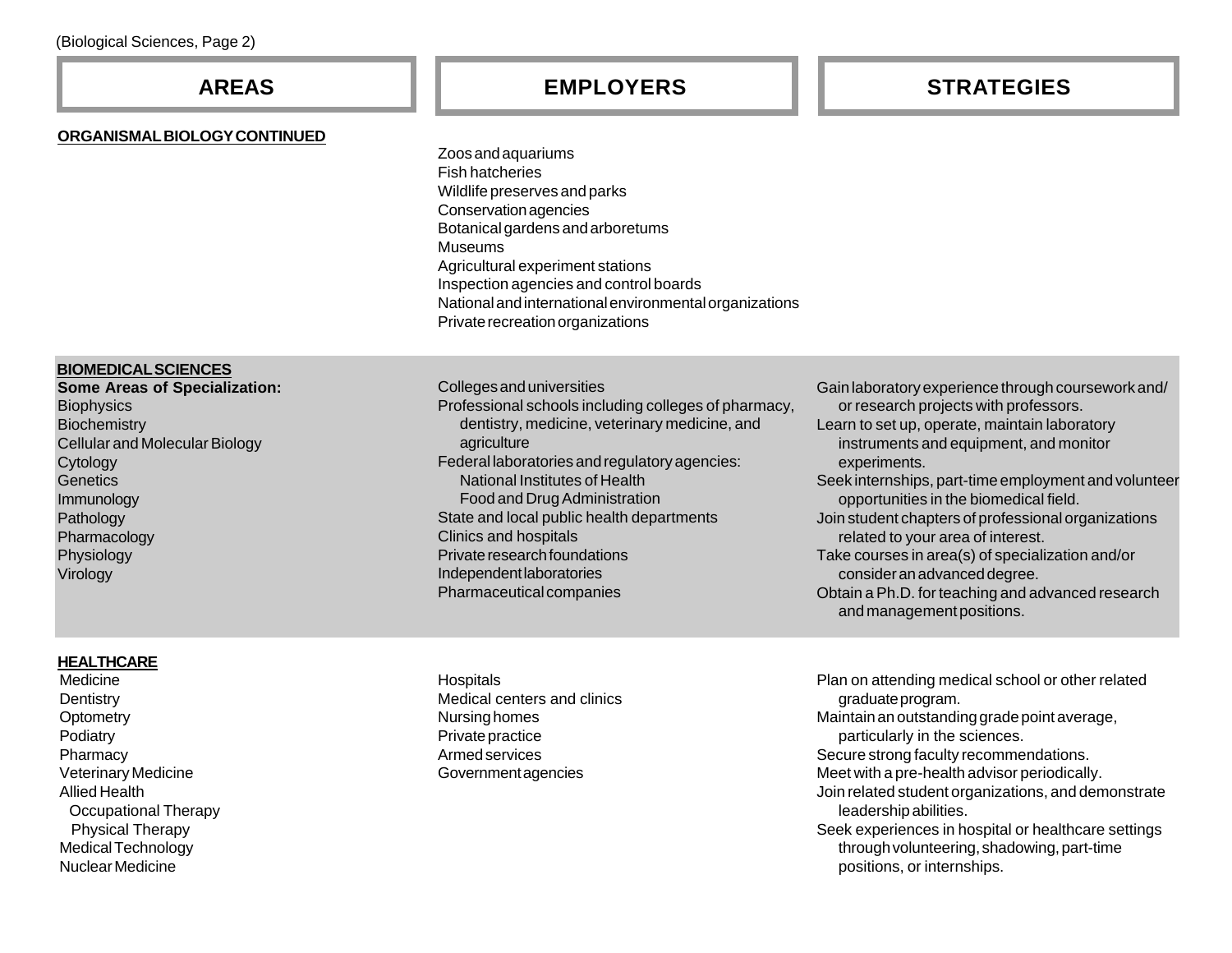#### **HEALTHCARE CONTINUED**

#### Develop a back up plan in case medical/graduate school admission is denied. Consider alternative but related careers such as physician assistants. Research all of the various fields within medicine to determine career goals.

#### **BIOINFORMATICS**

Algorithm and Statistics Development Data Analysis and Interpretation Information Management Organization and Retrieval

Colleges and universities Private research foundations Independent laboratories: Organic and agricultural chemicals Drug and pharmaceutical Medical device and equipment Research, testing, medical Federal laboratories and regulatory agencies: National Institutes of Health Food and Drug Administration Environmental Protection Agency Department of Agriculture National Biological Information Infrastructure

Develop multiple areas of specialization through coursework, minors, double-majors in molecular biology, mathematics, statistics, computer science, or machine learning. Develop strong programming and database management skills; fluency in several programming languages is helpful. Learn biological software systems. Complete an internship in area of interest. Seek master's degree for increased advancement opportunities.

### **EDUCATION**

**Teaching Elementary Secondary** Post-Secondary Non-classroom Education Universities and colleges Medical and other professional schools Public and private schools, K-12 Museums Zoos Nature centers and parks

Gain experience working with students through tutoring, part-time employment, or volunteering.

- Learn to work well with all types of people.
- Develop excellent interpersonal and public speaking skills.
- Certification is required for K-12 school teachers and varies by state.
- Master's degrees may be sufficient for teaching at community or two-year institutions.
- Ph.D. is needed for teaching opportunities at colleges and universities.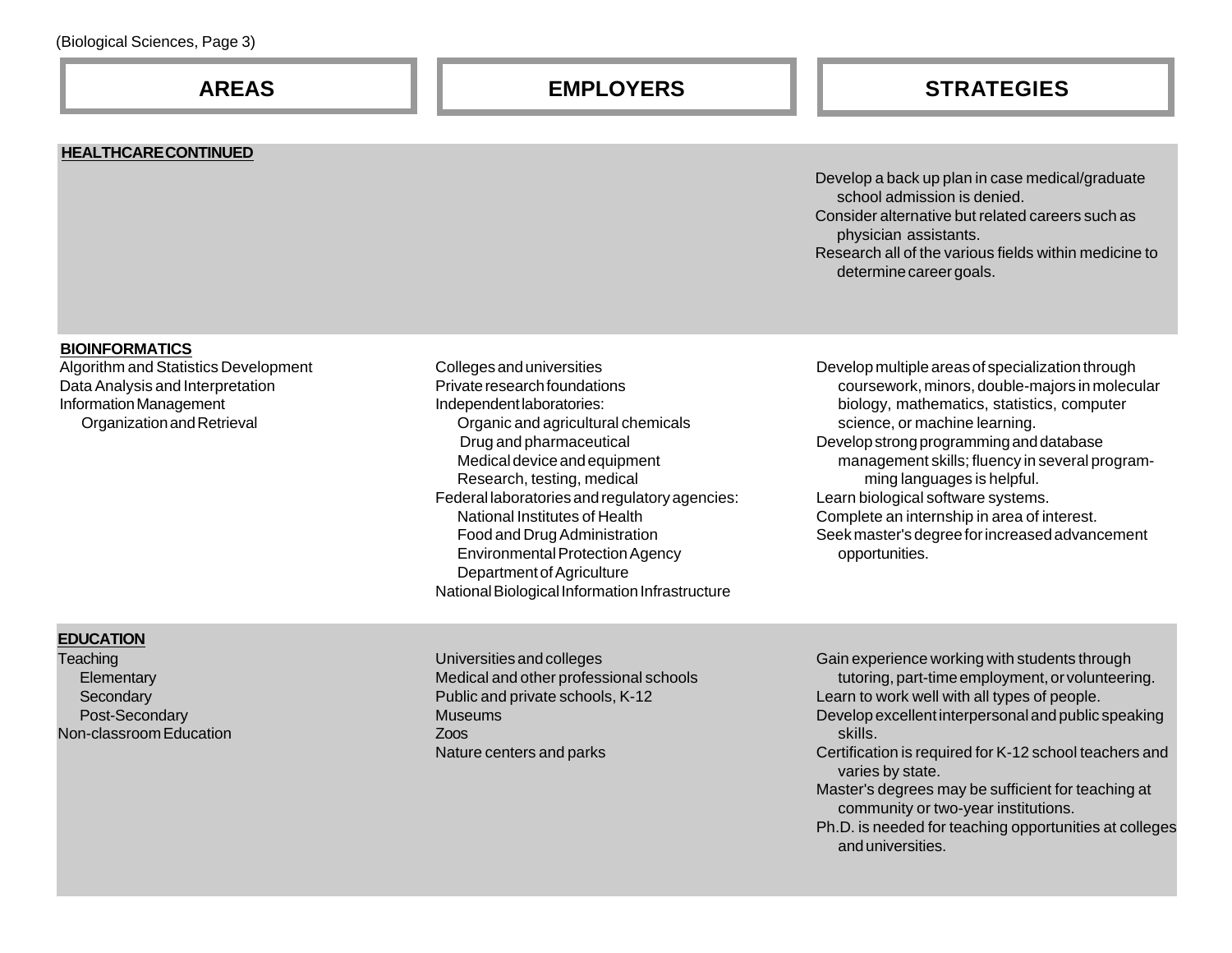#### **COMMUNICATION**

Technical Writing **Editing** Illustrating Photography

# **AREAS EMPLOYERS**

Publishing companies including scientific magazir professional journals, periodicals, textbooks, a online publishers **Newspapers** Educational and scientific software companies Zoological and environmental societies Medical, dental and veterinary colleges Research centers Federal government agencies Related nonprofit organizations **Museums** 

# **STRATEGIES**

| nes,<br>ınd | Acquire thorough knowledge of photographic<br>procedures and technology.<br>Take specific courses in biological, medical, and<br>ophthalmic photography; courses in illustration<br>and printing are also helpful.<br>Develop strong writing skills and command of the<br>English language.<br>Take advanced courses in technical writing or<br>journalism classes or consider a minor in either.<br>Join professional associations like the National<br>Association of Science Writers.<br>Seek related volunteer or paid experiences with<br>student/local publications to increase<br>marketability.<br>Obtain an advanced degree in scientific journalism. |
|-------------|----------------------------------------------------------------------------------------------------------------------------------------------------------------------------------------------------------------------------------------------------------------------------------------------------------------------------------------------------------------------------------------------------------------------------------------------------------------------------------------------------------------------------------------------------------------------------------------------------------------------------------------------------------------|
|             | Develop excellent communication and interpersonal<br>skills.<br>Maintain current knowledge of industry-specific laws<br>and policies.<br>Acquire internships in federal or state government.<br>Take courses in history, political science and/or legal<br>studies.<br>Acquire a Ph.D. for advanced positions.                                                                                                                                                                                                                                                                                                                                                 |

Earn a J.D. degree to practice law.

### **LEGISLATION/LAW**

Lobbying Regulatory Affairs Science Policy Patent Law Environmental Law Federal and state government Law firms Large corporations

#### **BUSINESS/INDUSTRY**

Technical and Pharmaceutical Sales Management **Consulting** Marketing

Manufacturing companies including: **Pharmaceuticals** Animal pharmaceuticals Laboratory equipment Medical supplies and prostheses Marketing firms Consulting firms

Develop excellent communication and interpersonal skills. Demonstrate a high energy level. Take courses in anatomy, pharmacology, and chemistry. Obtain sales experience and/or a business minor. Join related student associations and hold leadership positions. Consider an MBA or Professional Science Master's for advanced management and consulting opportunities.